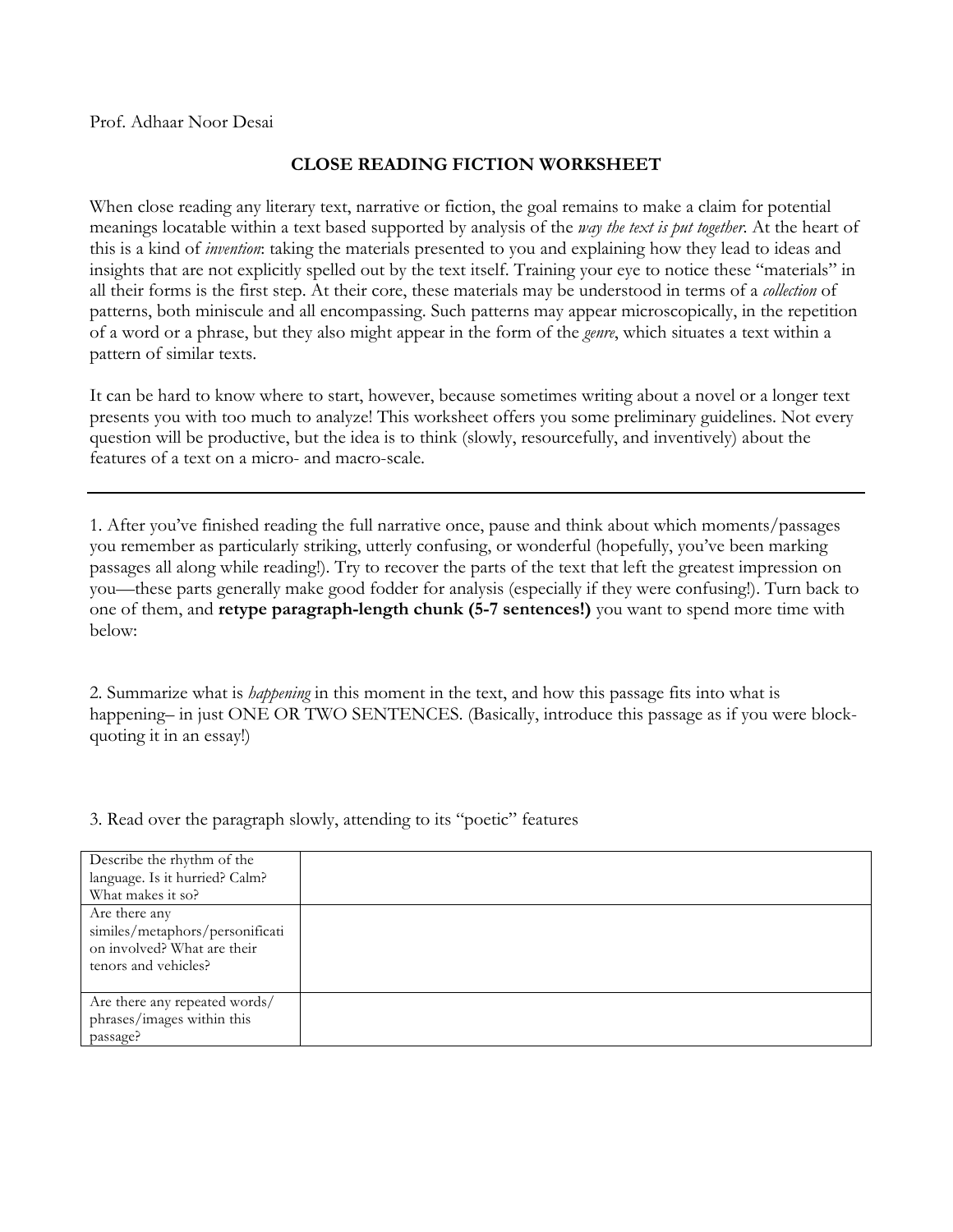4. Read the paragraph over again, attending to the narrative and structural features:

| What perspective is the passage    |  |
|------------------------------------|--|
| written from? (Is it 1st/2nd/3rd   |  |
| person?)                           |  |
|                                    |  |
| Is the speaker $-$ in this passage |  |
| alone-presented as omniscient?     |  |
| Limited? Is the narrator           |  |
| dramatized or undramatized?        |  |
| What, if any, pronouns are used?   |  |
|                                    |  |
| What is the setting of this        |  |
| moment in the text? What details   |  |
| are provided about the setting?    |  |
| How much time is passing at this   |  |
| moment in the text? How do you     |  |
| know time is passing?              |  |
| Characterize the kinds of events   |  |
| occurring in this moment-what      |  |
| kinds of actions are being taken   |  |
| (are they violent? Free? Forced?). |  |
| If actions are not being taken,    |  |
| what kinds of experiences are      |  |
| being had? (Are characters         |  |
| emotional? Thoughtful?             |  |
| Emotional?)                        |  |
| Characterize the relationships     |  |
| between the characters in this     |  |
| scene (are they communicating?     |  |
| Fighting? Awkward? Friendly?       |  |
| Intimate?)                         |  |

5. Think more pointedly about the passage in relation to the text as a whole.

|                 | Does a <i>motif</i> appear |  |
|-----------------|----------------------------|--|
|                 | in the passage?            |  |
|                 | Does an image or           |  |
|                 | specific kind of           |  |
|                 | imagery appear in          |  |
|                 | this passage and           |  |
|                 | elsewhere in the           |  |
|                 | text? Which ones,          |  |
|                 | and where else?            |  |
|                 | How does the way           |  |
| Poetic          | this moment is             |  |
| <b>Features</b> | written reflect or         |  |
|                 | contradict the             |  |
|                 | events being               |  |
|                 | described? Does the        |  |
|                 | "tone" or feeling of       |  |
|                 | this moment match          |  |
|                 | the content                |  |
|                 | described?                 |  |